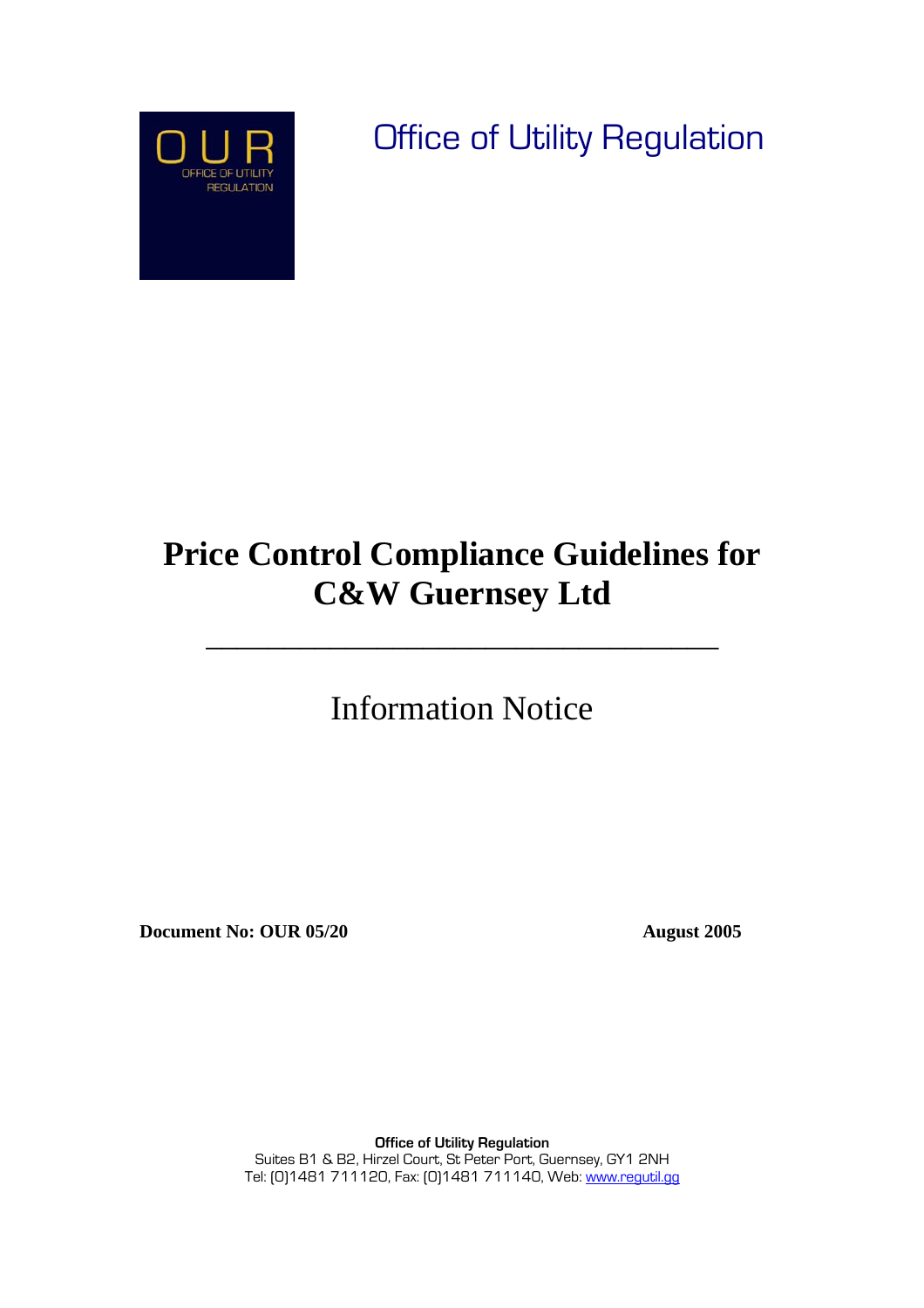## **Price Control Compliance Guidelines** for C&W Guernsey Ltd

| $\mathfrak{Z}$ . |     |  |
|------------------|-----|--|
|                  | 3.1 |  |
|                  | 3.2 |  |
|                  | 3.3 |  |
|                  |     |  |
|                  | 4.1 |  |
|                  | 4.2 |  |
|                  | 4.3 |  |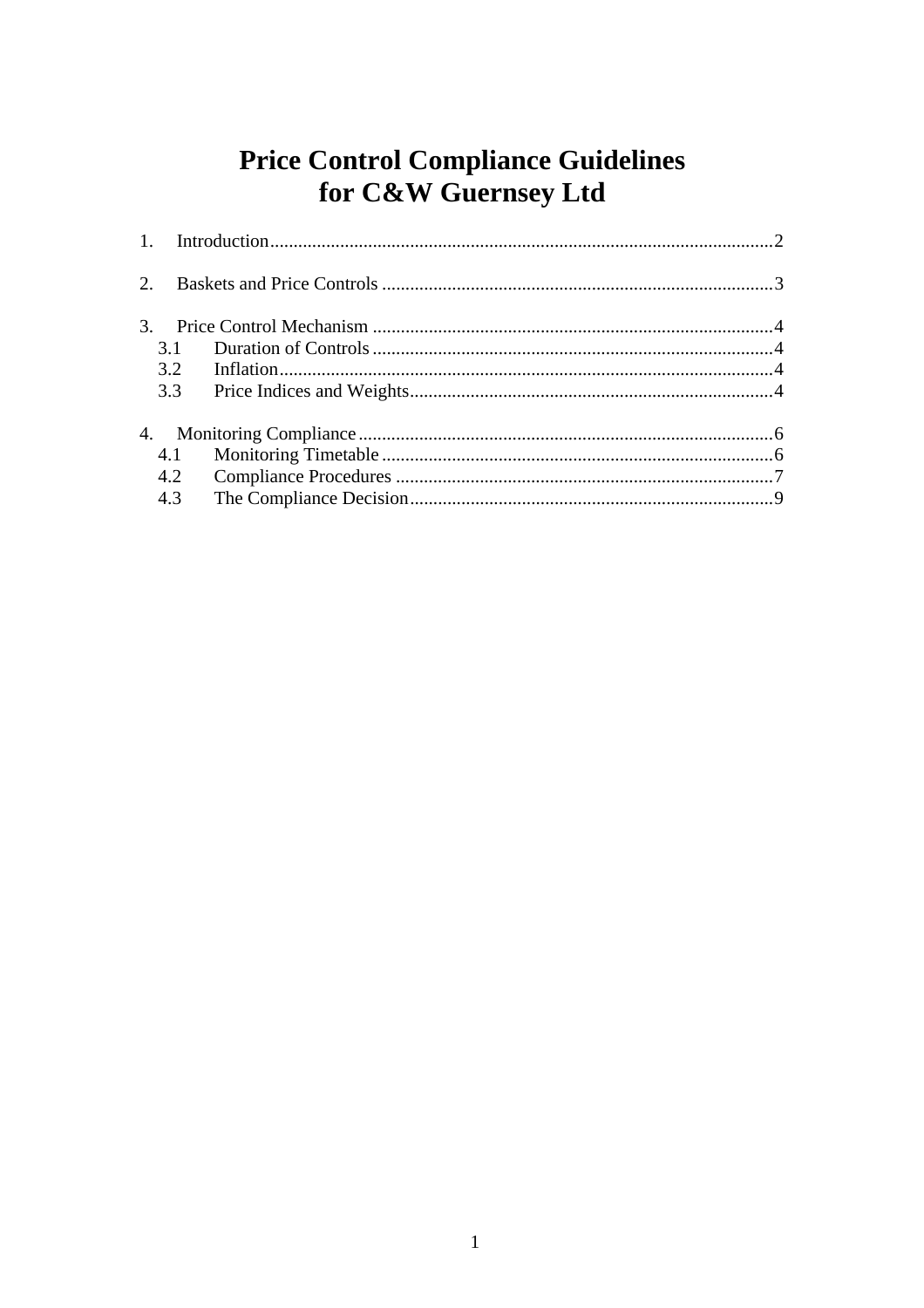### <span id="page-2-0"></span>**1. Introduction**

This document provides guidelines on how the Office of Utility Regulation ("OUR") will monitor Cable &Wireless Guernsey Ltd's ("C&WG") compliance with the price control which will come into effect from 1<sup>st</sup> October 2005.

After that date C&WG's ongoing charges for the services contained in the four baskets of services will be constrained by the efficiency factors set by the OUR for each basket. Section 2 defines the baskets and specifies the X factors applicable to each basket.

During the price control regime the Actual Price Index ("API") for a basket, (which is the prices that are actually charged by C&WG for that basket of services calculated in accordance with the formulae set out in this document), cannot exceed the Price Control Index ("PCI") for that particular basket, where the PCI is derived from the Retail Price Index ("RPI") and an "X" set by the OUR.

Section 3 describes key components of the price control mechanism (time periods, inflation rates and prior year revenue weights).

Section 4 explains the requirements for C&WG to demonstrate compliance with the price control and how the Director General will address any over or under achievement of the control.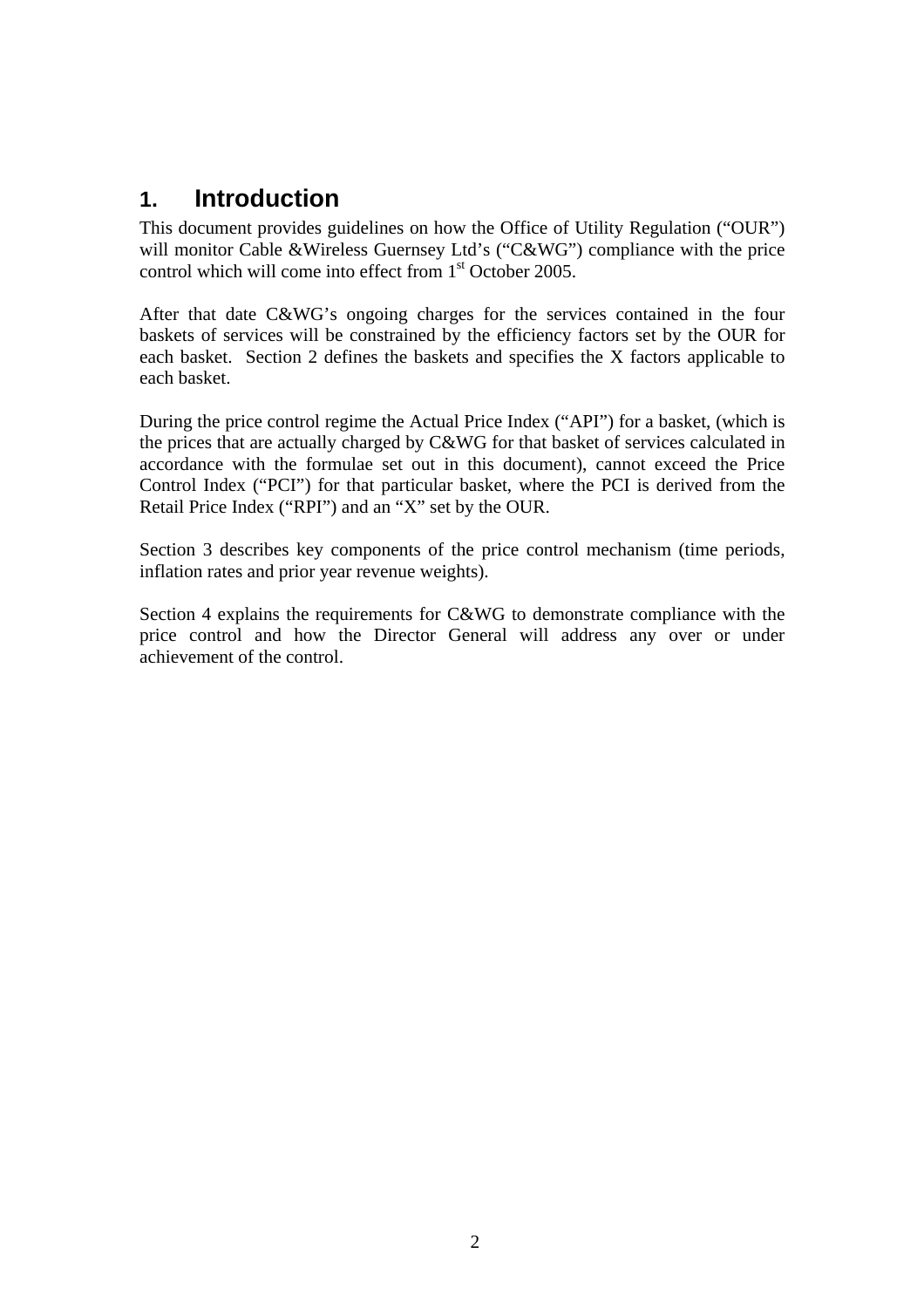### <span id="page-3-0"></span>**2. Baskets and Price Controls**

The four baskets applicable for the price control are defined as follows:

### **Basket 1: Main basket: RPI + 2%**

- Exchange line connection and takeover
- ISDN line rental, connection and takeover
- Jersey dialled calls
- National dialled calls
- International dialled calls
- Local dialled calls to ISPs
- Fixed Line calls at national call rate
- Fixed Line calls charged at Local Rate
- Public payphone calls
- Fixed calls to Guernsey Mobiles;
- Fixed calls to other mobiles

Changes in prices of this basket shall not exceed RPI +2%.

#### **Basket 2: Leased Lines: RPI-16%**

- Leased line connection and takeover
- Leased line rental.

Changes in prices of this basket are subject to a reduction in each relevant period which shall be at least equal to RPI - 16%.

#### **Basket 3: Exchange Line Rental: RPI+10%**

• Exchange line rental

Changes in the price of this basket shall not exceed  $RPI + 10\%$ 

#### **Basket 4: Local Calls: RPI-14%**

• Local calls

Changes in the price of this basket are subject to a reduction in each relevant period which shall be at least equal to RPI -14%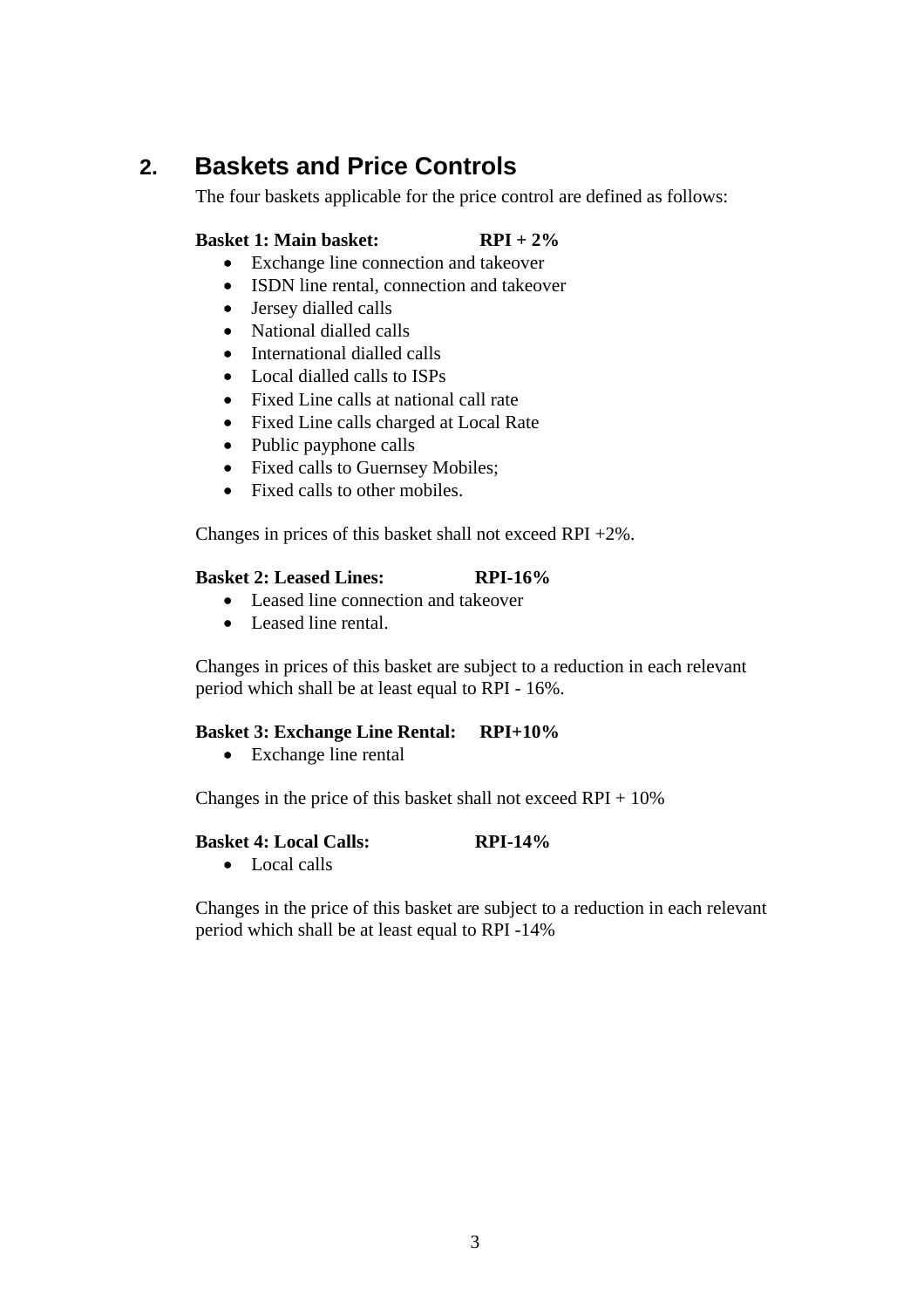### <span id="page-4-0"></span>**3. Price Control Mechanism**

### *3.1 Duration of Controls*

C&WG's price controls cover a number of "relevant periods". These periods will commence on 1 October 2005 and run until 31 March 2008. The first relevant period will run for six months through to 31 March 2006. The remaining two relevant periods will each run for 12 months from  $1<sup>st</sup>$  of April in subsequent years. These arrangements are summarised in the table below.

| 1 apie 5.1;<br>Reievant Periods |                |               |  |  |
|---------------------------------|----------------|---------------|--|--|
| Period                          | <b>Start</b>   | End           |  |  |
|                                 |                |               |  |  |
| 1 <sup>st</sup> Relevant Period | 1 October 2005 | 31 March 2006 |  |  |
| $2nd$ Relevant Period           | 1 April 2006   | 31 March 2007 |  |  |
| 3 <sup>rd</sup> Relevant Period | . April 2007   | 31 March 2008 |  |  |

**Table 3.1: Relevant Periods** 

### *3.2 Inflation*

The price control formula includes an inflation factor to account for exogenous changes in C&WG's input costs. The OUR will use Guernsey's Retail Price Index ("RPI") as published by Treasury and Resources' Economics and Statistics Unit<sup>[1](#page-4-1)</sup> as the basis for the inflation factor in the price control regime. The relevant measure of inflation will reflect the most up to date RPI figures for the appropriate time period as shown in the table below.

**Table 3.2: RPI Figures for Relevant Periods** 

| Period                          | <b>RPI</b> Figure                                            |  |
|---------------------------------|--------------------------------------------------------------|--|
|                                 |                                                              |  |
| 1 <sup>st</sup> Relevant Period | Most recent six month RPI figure prior to 1 October<br>2005. |  |
| $2nd$ Relevant Period           | Most recent 12 month RPI figure prior to 1 April 2006.       |  |
| 3 <sup>rd</sup> Relevant Period | Most recent 12 month RPI figure prior to 1 April 2007.       |  |

### *3.3 Price Indices and Weights*

The baskets specified by the OUR include a number of C&WG's individual services, each offered at different prices. Consequently the OUR will index each of these prices and C&WG will be required to keep its actual prices below a Price Cap Index ("PCI").

Prices for all services in each of the baskets will be indexed at their respective levels at the date the relevant period commences. The price index for individual services at the end of each relevant period is calculated to reflect any price changes that have been introduced during that period (i.e. it may be necessary to weight the prices themselves by time). These price indices are then weighted by revenue for the prior

<span id="page-4-1"></span> 1 Available on the Government website: www.gov.gg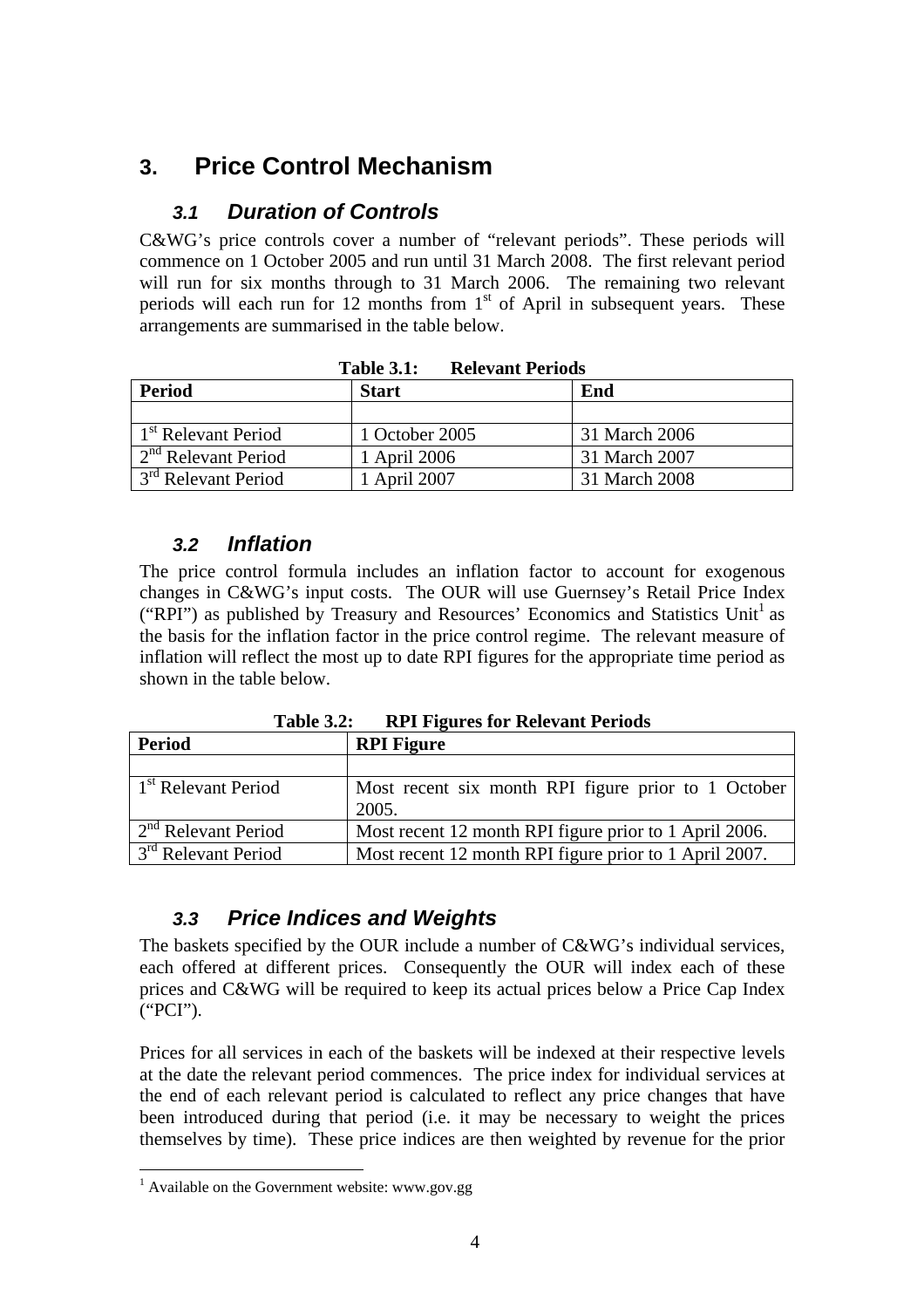relevant period to reflect the relative importance of each individual service within the basket. C&WG should use **retail[2](#page-5-0)** revenues received in the previous period to derive the weights which need to be applied to the price changes introduced during the relevant period.

As the first relevant period covers the six months from  $1<sup>st</sup>$  October 2005 to  $31<sup>st</sup>$  March 2006 the annual basket price controls stated in Section 2.2 will be adjusted to reflect that C&WG will only have half a year to realise the required efficiency gains. Consequently the X factors for the 1<sup>st</sup> relevant control period have been adjusted as follows:

| <b>Basket 1: Main basket:</b>                  | $RPI + 1\%$ |
|------------------------------------------------|-------------|
| <b>Basket 2: Leased Lines:</b>                 | $RPI - 8\%$ |
| <b>Basket 3: Exchange Line Rental: RPI +5%</b> |             |
| <b>Basket 4: Local Calls:</b>                  | $RPI - 7\%$ |

As noted earlier the inflation measure for the first relevant period will also cover six months rather than twelve.

 $\overline{a}$ 

<span id="page-5-0"></span> $2^2$  Retail revenues comprise all revenues for the price controlled services excluding revenue form wholesale and interconnect services and C&WG's own use of these services.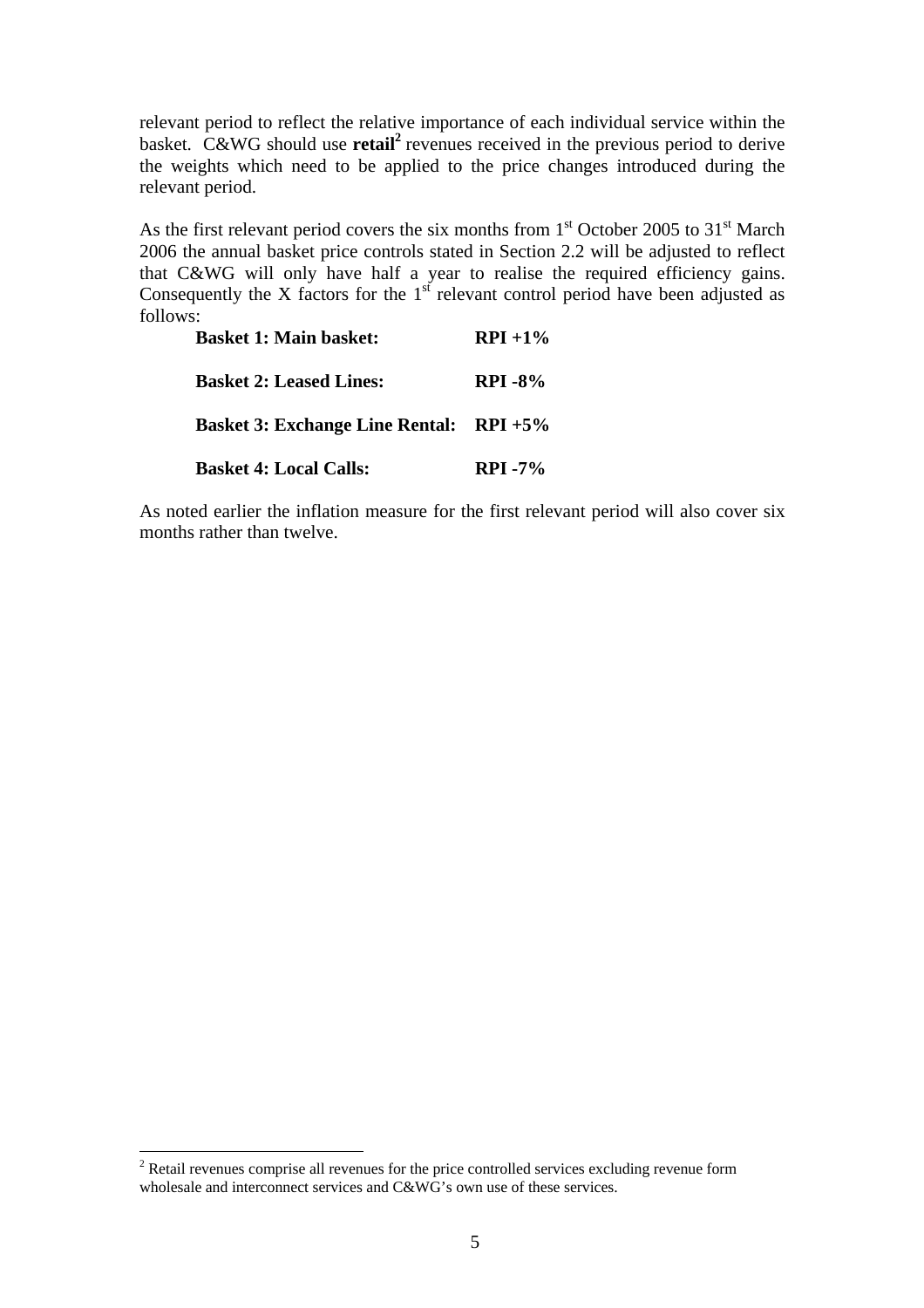### <span id="page-6-0"></span>**4. Monitoring Compliance**

### *4.1 Monitoring Timetable*

The OUR's assessment of C&WG's compliance with its price controls will be undertaken retrospectively on an annual basis. The timetable for the annual assessment is shown in Table 4.1 and will require submission of timely information by C&WG in accordance with these guidelines. The OUR would seek to review the data within three months of receipt of C&WG's submission.

| <b>Period</b>                               | Covering                | <b>C&amp;WG Submission</b> |
|---------------------------------------------|-------------------------|----------------------------|
|                                             |                         |                            |
| $1st$ Relevant Period                       | $1/10/05$ to $31/3/06$  | 30/04/06                   |
| $2nd$ Relevant Period                       | $1/04/06$ to $31/03/07$ | 30/04/07                   |
| $\frac{1}{3}$ <sup>rd</sup> Relevant Period | $1/04/07$ to $31/03/08$ | 30/04/08                   |

**Table 4.1 Timetable for Reviewing Compliance** 

Ideally the basket weights for each relevant period would be based on the retail expenditure for the given services in the 12 months preceding the actual relevant period. However as this information will not be available until after the beginning of the relevant period, C&WG must supply information from the financial accounts before the beginning of each relevant period giving the revenues for each service within the four baskets **for the latest available 12 month period[3](#page-6-1)** . In demonstrating compliance C&WG must provide the following statement signed by a Director:

> *"The Directors are responsible for keeping proper accounting records and for ensuring that C&W Guernsey complies with the requirements of its fixed and mobile telecommunications licences issued by the OUR. On behalf of each of the Directors of C&W Guernsey I confirm that the accounting records have been properly kept and the appropriate retail revenues for price controlled services have been extracted from those records for the period xxx to xxx.*

| Signed [       |    | ] on behalf of |  |
|----------------|----|----------------|--|
| $\overline{I}$ | 7" |                |  |

The DG may require, in accordance with conditions 4.3, 4.4 and 4.5 of C&WG's fixed telecommunications licence, an inspection of C&WG's financial records to

 $\overline{a}$ 

<span id="page-6-1"></span> $3$  For 12 month relevant periods (commencing on 1 April) the most recent financial figures should cover the previous calendar year. For the 1<sup>st</sup> Relevant Period, starting 1 October 2005, the revenue weights should be derived from the equivalent six-month prior period i.e. 1 October 2004 to 31 March 2005.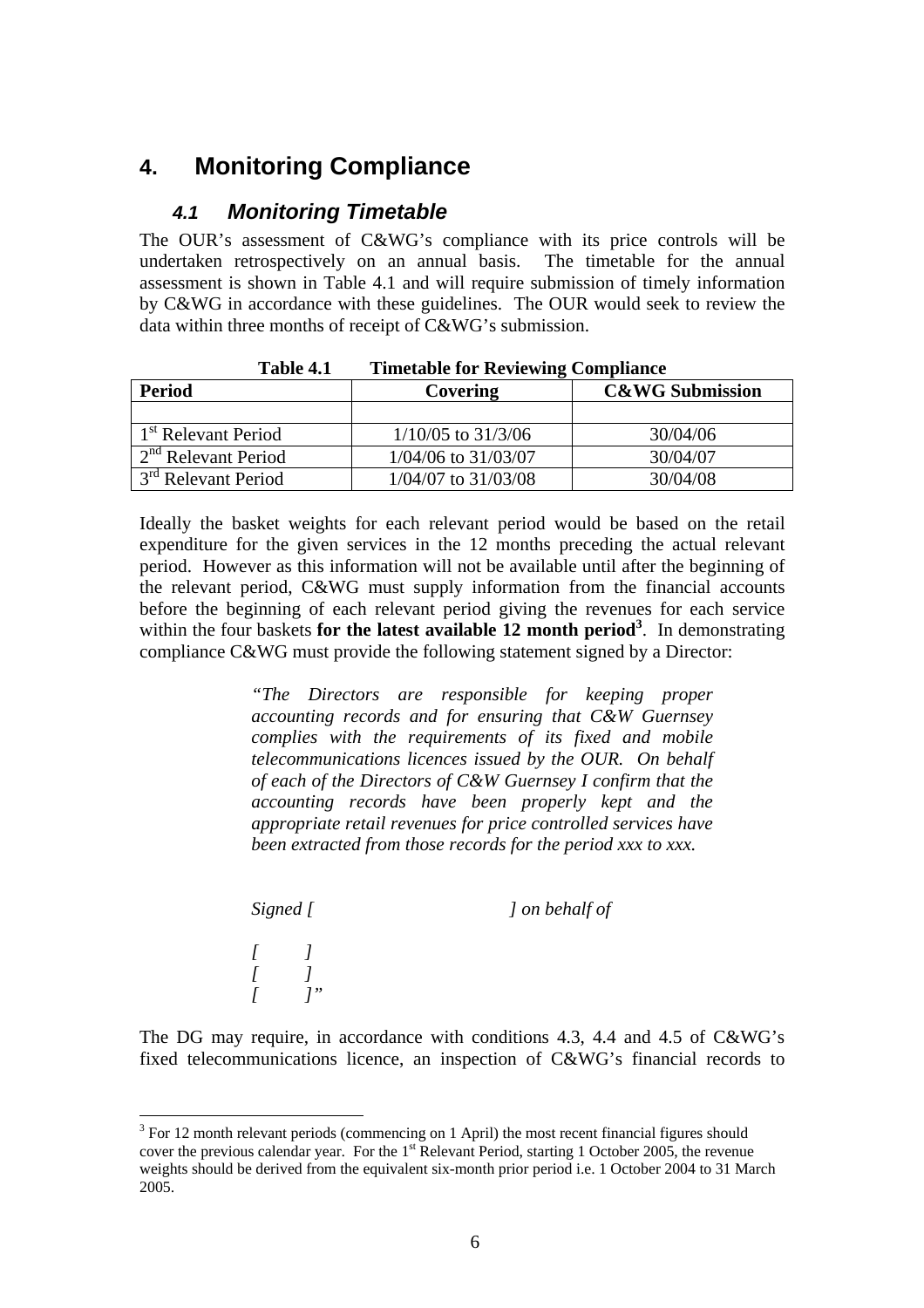<span id="page-7-0"></span>verify the accuracy of C&WG's submission in demonstrating its compliance with the price control regime.

In addition, when C&WG wishes to introduce a price change, it will need to submit an assessment to the OUR demonstrating its compliance with the price control by completing the five steps described in section [4.2](#page-7-1) below. Whilst C&WG will not need the OUR's approval of individual price changes, these submissions will assist the OUR in assessing compliance at the end of the relevant period. The DG may intervene however if he considers C&WG's proposals are likely to be non-compliant. In complying with the price control, C&WG are also required to comply with other relevant licence conditions.

### <span id="page-7-1"></span>*4.2 Compliance Procedures*

In order to demonstrate annual compliance<sup>4</sup> with the price controls for the services included in the baskets specified in Section 2 C&WG will need to undertake a number of tasks comprising:

- Quantifying the price change for each service;
- Indexing the price changes;
- Weighting the services on the basis of revenue earned in the 12 months prior to the relevant period;
- Deriving the weighted average basket price index; and
- Comparing this with the Price Cap Index incorporating RPI.

### **4.2.1 Quantify the price change for each service**

This information is derived by comparing the historical (i.e. nominal) prices for each service in the price control periods.

Simply, this is the differential between the old and new price, represented by:

$$
\delta P = \frac{P_{\scriptscriptstyle{r}} - P_{\scriptscriptstyle{r-1}}}{P_{\scriptscriptstyle{r-1}}}
$$

Where:

 $\overline{a}$ 

 $P_t$  = The weighted average price for service during the relevant price control period;

 $P_{t-1}$  = The average price for the previous relevant period.

Note that  $P_t$  should be weighted to take into account the phasing of any price changes during the relevant period. If the price change were introduced at the start of a relevant period then the new price could be used as  $P_t$  for the purposes of the calculation. If however the price change were introduced midway through the year, then  $P_t$  would need to reflect 0.5 of  $P_{t-1}$  and 0.5 of the new price to reflect the average price for the service over the period<sup>[5](#page-7-3)</sup>.

<span id="page-7-2"></span> $4$  C&WG should also follow these steps when notifying the OUR of changes in the prices of price

<span id="page-7-3"></span>controlled products for the duration of the price control.<br><sup>5</sup> In calculating average prices over a price control period, C&WG should use a weight of n/365 for a price that was offered for n days.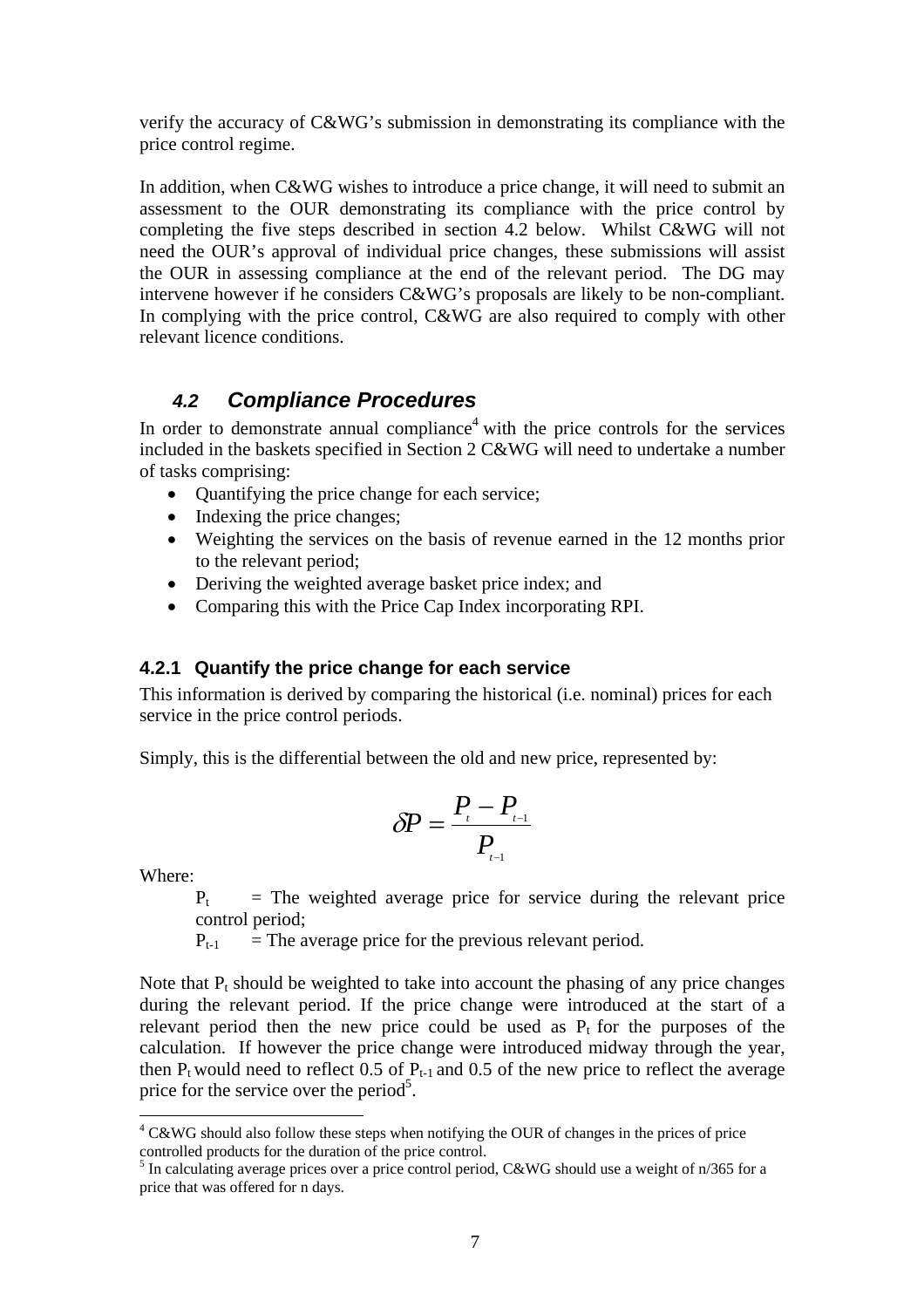#### **4.2.2 Index the price change for each service**

Once the price change has been quantified, the next step is to index the price changes. The indexed price (IP) for each service is derived from the following formula:

$$
IP_i = 100*(1+\delta P)
$$

Where:

 $IP_i$  = Indexed priced for service one within a basket.

#### **4.2.3 Weight services based on revenue in the relevant period**

Weights for each service in the basket are derived from each service's percentage share of total revenue in that basket. Thus the sum of the weights of all the services within the basket equals 1.

Thus:

$$
W_{i} = \frac{R_{i}}{R_{B}}
$$
 subject to  $1 = \sum_{i}^{n} W_{n}$  and  $R_{B} = \sum_{i}^{n} R$ 

Where:

 $W_i$  = weight for a given service in the basket;

 $R_i$  = the amount of actual revenue for the previous relevant period that is derived from that individual service;

 $R_B$  = the amount of total revenue in the previous relevant period that is derived from a combination of all services in the basket.

### **4.2.4 Derive the weighted average basket price index (Actual Price Index)**

The Actual Price Index (API) is calculated by combining the weights for each individual service with the indexed price changes and summing the products.

$$
API = (IP_1 * W_1) + (IP_2 * W_2) + \dots + (IP_n * W_n)
$$

#### **4.2.5 Compare with Price Cap Index incorporating RPI**

The final step involves:

- calculating the Price Control Index (PCI) for the basket: and
- comparing the PCI with the API to assess compliance.

The PCI is:

$$
PCI = 100*(1 + RPI - X)
$$

Where:

 $RPI =$  the measure of inflation for the relevant price control period. This figure is obtained from the Economics and Statistics Unit within Treasury and Resources.